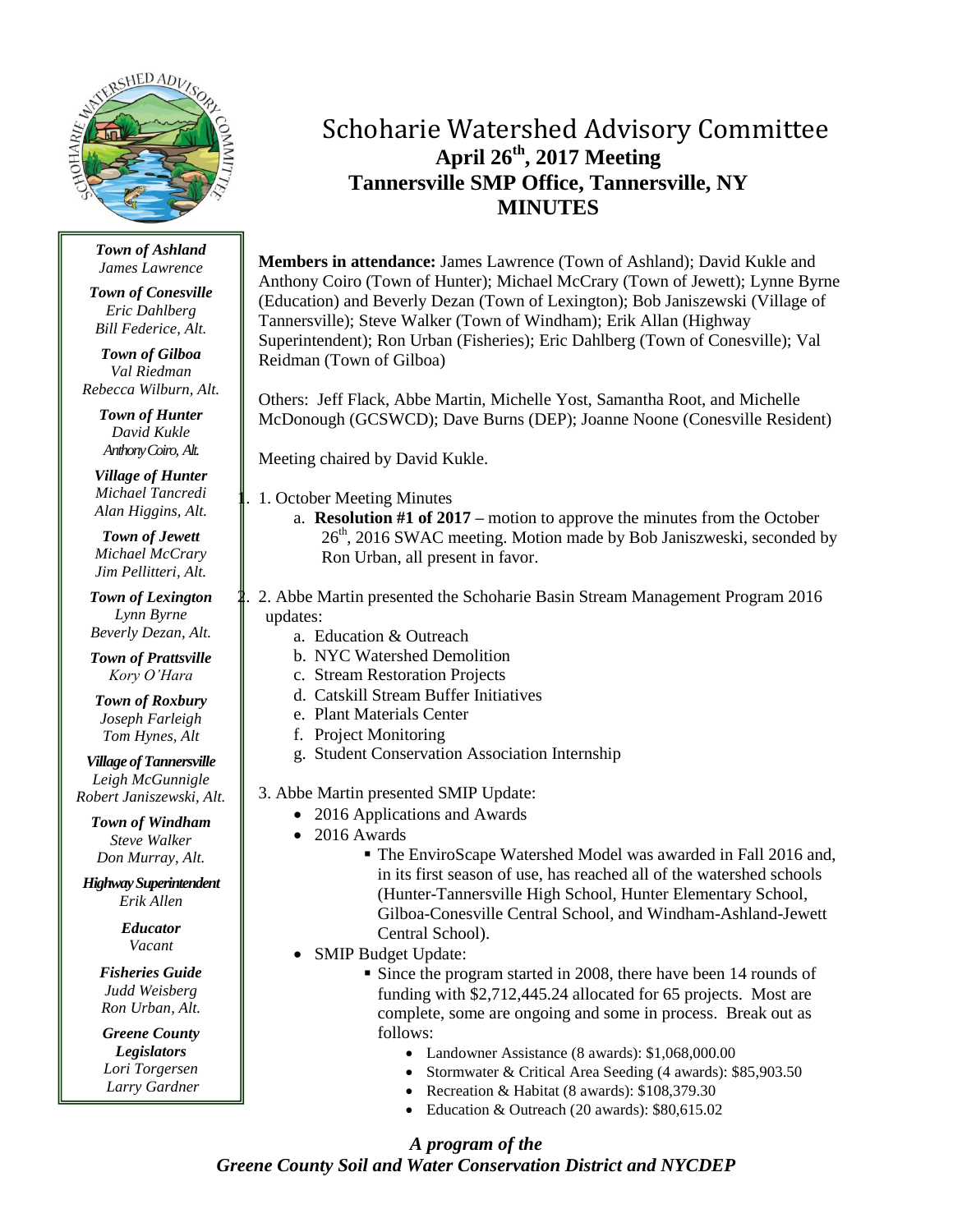- Planning & Assessment (5 awards):  $$143,259.35$
- Highway & Infrastructure (11 awards): \$726,281.00
- Flood Hazard Mitigation (9 awards): \$567,722.50
- SMIP Round 15 applications were submitted by March 15, 2017
- Action Plan
	- The 2017 Action Plan was sent out through e-mail. There was a request to review and submit questions/comments by Friday, May  $5<sup>th</sup>$ , 2017.
	- Enhancing public access to streams.
		- Dave Kukle asked the question about if the Stream Acquisition Program (SAP) is working with the program to enhance public access.
			- There is some communication/input from SAP, but the program is intended to support municipalities implementing their own projects.
- 4. Abbe Martin presented on the following SMIP Round 15 Applications:
	- **Education & Outreach**
		- **Bowery Creek Training Facility Curriculum Development for Onsite Field Trainings**
			- Funding Requested: \$4,500
			- In-kind Contribution: \$4,500
			- *GCSWCD staff recommendation to fund at the level requested.*
			- **Resolution #1 of 2017 –** motion to approve request by Anthony Coiro, seconded by Lynne Byrne, Michael McCrary abstained, all other present members in favor. Committee approved \$4,500 in funding for the Bowery Creek Training Facility Curriculum Development for Onsite Field Trainings.
		- **Schoharie Watershed Month**
			- Funding Requested: \$2,500
			- *GCSWCD staff recommendation to fund at the level requested.*
			- **Resolution #2of 2017 –** motion to approve request by Steve Walker, seconded by Bob Janiszewski, all present in favor. Committee approved \$2,500 in funding for Schoharie Watershed Month.
	- **Landowner Assistance**
		- **Batavia Kill Restoration at Kastanis-Rieger**
			- Funding Requested: \$150,000
			- *GCSWCD staff recommendation to fund at the level requested.*
			- **Resolution #3 of 2017** motion to approve request by Michael McCrary, seconded by James Lawrence, all present in favor. Committee approved \$150,000 in funding for the Batavia Kill Restoration at Kastanis-Rieger.

#### **Planning &Assessment**

- **Hunter Wetlands Leachate Treatment System – Remediation Engineering (Reallocation)**
	- Funding Requested: \$0
		- There is \$0 listed for this application because the funding was already awarded and needs to be re-allocated.
	- Re-allocation of Funding Requested: \$25,000
	- *GCSWCD staff support re-allocation of funds, from assessment to design.*
	- **Resolution #4 of 2017 –** motion to approve request by Steve Walker, seconded by Beverly Dezan, David Kukle abstained, all other present members in favor.

### *A program of the Greene County Soil and Water Conservation District and NYCDEP*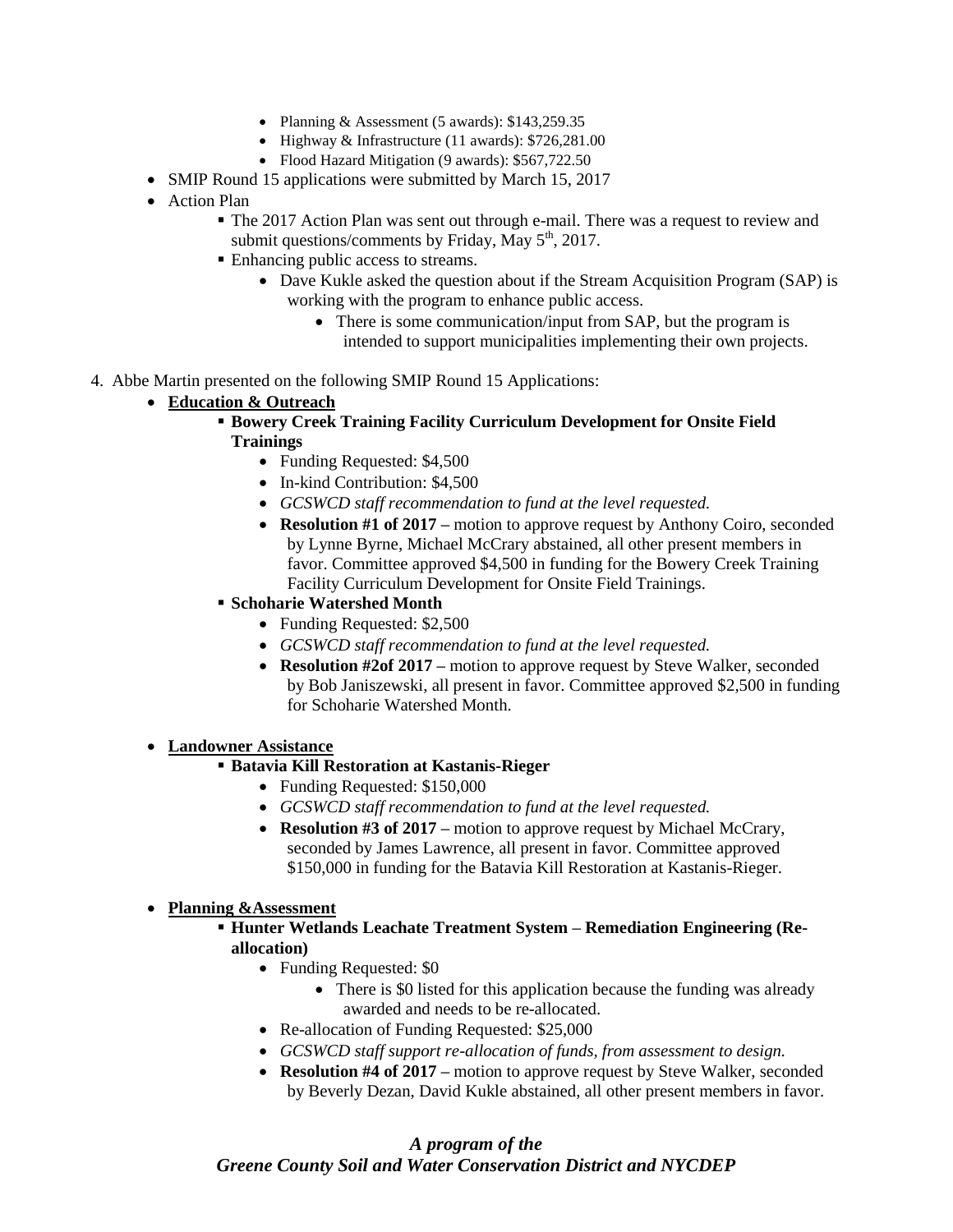Committee approved \$9,050 in funding for the Hunter Wetlands Leachate Treatment System – Remediation Engineering.

#### **Highway & Infrastructure**

- **Hunter Wetlands Leachate Treatment System – Remediation – Implementation** 
	- Funding Requested: \$9,050
	- In-kind Contribution: \$26,296
	- *GCSWCD staff recommendation to fund at the level requested.*
	- **Resolution #5 of 2017 –** motion to approve request by Steve Walker, seconded by Ron Urban, David Kukle abstained, all other present members in favor. Committee approved \$9,050 in funding for the Hunter Wetlands Leachate Treatment System – Remediation - Implementation

### **Recreation & Habitat**

**No applications** 

## **Flood Hazard Mitigation**

- **Schoharie Corridor Local Flood Hazard Mitigation Analysis Additional Funding**
	- Funding Requested: \$70,000
	- In-kind Contribution: \$19,000
	- *GCSWCD staff recommendation to fund at level requested.*
		- A question was raised about why there is a difference in cost between this LFA and the LFA for the Town of Ashland.
			- i. This includes a larger area and population centers of both the Villages of Hunter and Tannersville.
	- **Resolution #6 of 2017** motion to approve request by Lynn Byrne, seconded by Ron Urban, Bob Janiszewski abstained, all other present members in favor. Committee approved \$70,000 in additional funding for the Schoharie Corridor Local Flood Hazard Mitigation Analysis.
- **Ashland LFA Additional Funding**
	- Funding Requested: \$14,880
	- *GCSWCD staff recommendation to fund at level requested.*
	- **Resolution #7 of 2017** motion to approve request by Steve Walker, seconded by Bob Janiszewski, Erik Allen and James Lawrence abstained, all other present members in favor. Committee approved \$14,880 in additional funding for the Ashland LFA.

#### **Innovative Stormwater (SW)**

- **No Applications**
- 5. Other:
- Update on streambank and road stabilization in the Kaaterskill Clove:
	- Bob Janiszewski requested the files for the streambank and road stabilization project on Route 23A. Michelle Yost offered to send a PowerPoint, summarizing the project.
- SUNY Cobleskill Fish Passage Project Update:
	- The motion to implement a project which assesses the effectivess of an economical fish-passage device for perched culverts in the Schoharie Creek watershed was tabled at the Round 14 SWAC Meeting on October 26, 2016.
	- The fish passage device has been designed by Cobleskill students. Walt Keller is intended to work with the Cobleskill students to build the prototype. A grant

# *A program of the Greene County Soil and Water Conservation District and NYCDEP*